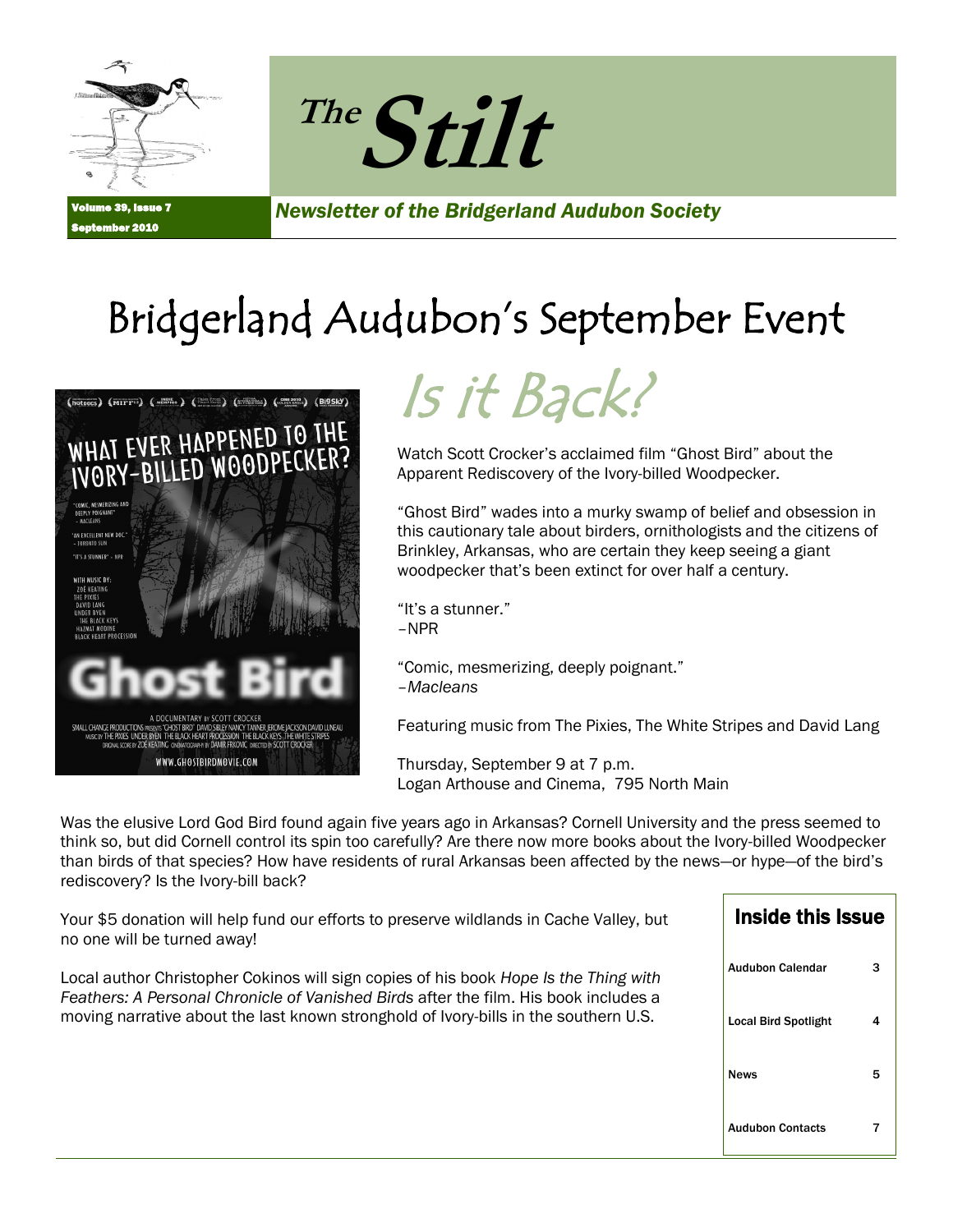## USU Delivers on Climate Action

### (a major focus of the National Audubon Society: www.audubon.org/globalWarming/)

 $\bigcirc_{\mathsf{u}}^{\mathsf{n}}$ n January 22, 2007, USU President Stan L. Albrecht became a Charter Signatory of the American College and University President's Climate Commitment (ACUPCC) document, and the first university president in Utah to sign the Commitment. The ACUPCC has as its goals the development of climate neutrality for member campuses, as well as educating students to achieve the same for society at large. President Albrecht's signature and leadership have set in motion numerous actions and activities directed at transitioning USU to a carbon neutral institution by 2050.

Fortunately, USU has a history of implementing sustainable practices and energy conservation, allowing us to ―leapfrog‖ past several common barriers to this effort, especially in the areas of energy generation, physical plant operation, transportation, and waste management. Early impetus came in 1991 with President Stanford Cazier's signing of the Tallories Declaration, a declaration for sustainability created for and by presidents of institutions of higher learning. The Declaration called for institutions of higher learning to become world leaders in developing, creating, supporting, and maintaining sustainability. President George Emert renewed USU's commitment to the Declaration in 1993. In 2001 President Kermit Hall named a committee that produced the AggiEcology Report in 2003. The Report served as a national model for campus sustainability. Given the tradition of such activities, it was no surprise that USU was recently included in the "Princeton Review Guide to 286 Green Colleges" for its strong commitment to sustainability.

Following his signing of the ACUPCC, President Albrecht appointed a University Sustainability Council comprised of faculty, staff, and students. The Council created several standing committees to develop outreach, education, research, and conservation/sustainability efforts. The main focus of the Council is to achieve the goals outlined in the President's Climate Commitment, most specifically to reduce carbon emissions with the goal of achieving climate neutrality.

One of the first products of the Council was the USU sustainability policy:

―Utah State University (USU) is one of the nation's premier, student-centered, land-grant, and space-grant universities. The University is committed to enhancing the quality of life for individuals and communities by promoting sustainability in its operations and academic and service missions.

USU will develop appropriate systems for managing environmental, social, and economic sustainability programs with specific goals and objectives. This policy supports the goal of the USU statewide system to prepare students, faculty, and staff to proactively contribute to a high quality of life for present and future generations."

USU seeks to implement sustainable practices in all areas of the University, with students serving key roles, particularly in special events such as Sustainability Week, Earth Day, multicultural events, and the Bioneers and Sustainable Landscapes conferences. Most recently, an effort was launched to involve all incoming freshmen and new students in USU's mission through workshops and exhibits during the Student Orientation Advisory and Registration (SOAR) and Connections programs.

Some of the more visible efforts include a very ambitious recycling program, university participation in RecycleMania, transforming the Aggie Shuttle system with CNG buses, the Aggie Blue Bikes loaner program, water efficient landscaping with interpretive signing, and several new LEED-certified buildings (both silver and platinum). In addition, the implementing of the Campus Wellness program promoting healthy lifestyles included maps showing campus walking routes and more sustainable meal choices in the University's dining areas. For further information, visit their website: http://sustainability.usu.edu/.

—Jack Greene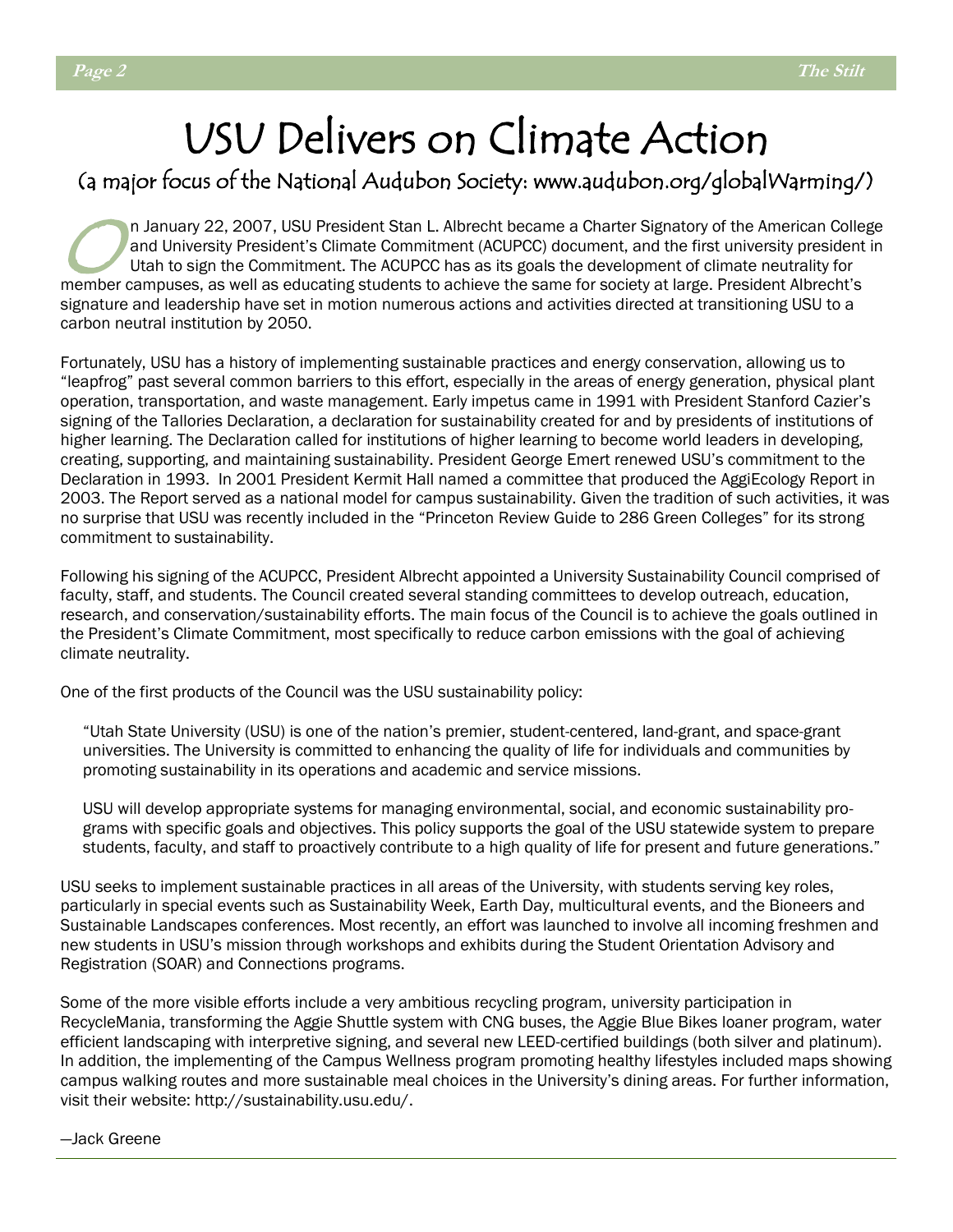# Audubon Calendar

## September 2010

9 Screening of "Ghost Bird" 7 p.m. Logan Premiere of the acclaimed documentary "Ghost Bird" at the Logan Arthouse and Cinema! See front page for details.

11 Salmon Spawn Come watch the spawning of Kokanee salmon at Porcupine Reservoir! Join Reinhard Jockel for this annual trek to see an important part of the lives of our inland salmon. Meet at 8 a.m. at the parking lot between Caffe Ibis and the Logan Fire Station (50 East 150 North). Back by afternoon.

Audubon Council of Utah meets in Logan. See story on page 5 for details.

18 Shorebird Identification Ryan O'Donnell will help you unpuzzle the mysteries of shorebirds. Fall shorebirds are one of the most notorious challenges in birding. We will tackle this problem head-on by learning to identify fall shorebirds by body shape, bill shape and plumage. This is a good time of year to practice identification of the common peeps, such as Western, Semipalmated and Least Sandpipers, and to find rarities like Stilt Sandpipers. Stops may include the Polishing Ponds, Amalga Barrens, Sue's Ponds and Hyrum Reservoir, as water levels dictate. Meet at 7 a.m. in the parking lot between Caffe Ibis and the Logan Fire Station (50 East 150 North). Back by afternoon or, if you wish to participate in the council meeting, we'll return to Logan by 9 a.m. for the meeting's start.

25 Field Trip: HawkWatch Station in the Wellsvilles Let local naturalist and avid hiker Reinhard Jockel lead you on a hike up to the crest of the Wellsville Mountains to witness one of the wonders of the avian world. Thousands of raptors migrate along the Wellsvilles during the fall migration season. On a good day, we'll see more than 100 raptors of a number of different species. We'll hike up Deep Canyon and plan to eat lunch while watching raptors drift by. The trail gains three thousand feet in approximately four miles, so be prepared and be sure to wear appropriate footwear. Bring plenty of water. Since it is usually cool and windy up on top, a change of layers, a warm sweater, and a good wind shell make the experience more comfortable. Bring binoculars, lunch, and water. Meet at 9 a.m. in the parking lot between Caffe Ibis and the Logan fire station. Carpooling will be available. For further information, contact Reinhard Jockel at birderjockel@gmail.com.

## Announcing Our New Event Format

 $B_{\scriptscriptstyle \sin}^{\scriptscriptstyle \operatorname{fic}}$ ridgerland Audubon Society is experimenting—no, we don't have a lab. We're moving to a quarterly event format this year rather than the monthly "meeting" format. We will be moving to a new location, though with our sincere thanks to the Cache Valley Learning Center for allowing us to meet cost-free in their space in the past.

Look for forthcoming announcements for our Nov. 11, Feb. 10 and April 14 events.

We may also move to a late afternoon time slot to allow more people to attend.

One thing that won't change is the April gathering will be our annual banquet at the Coppermill, an event that is always special and fun.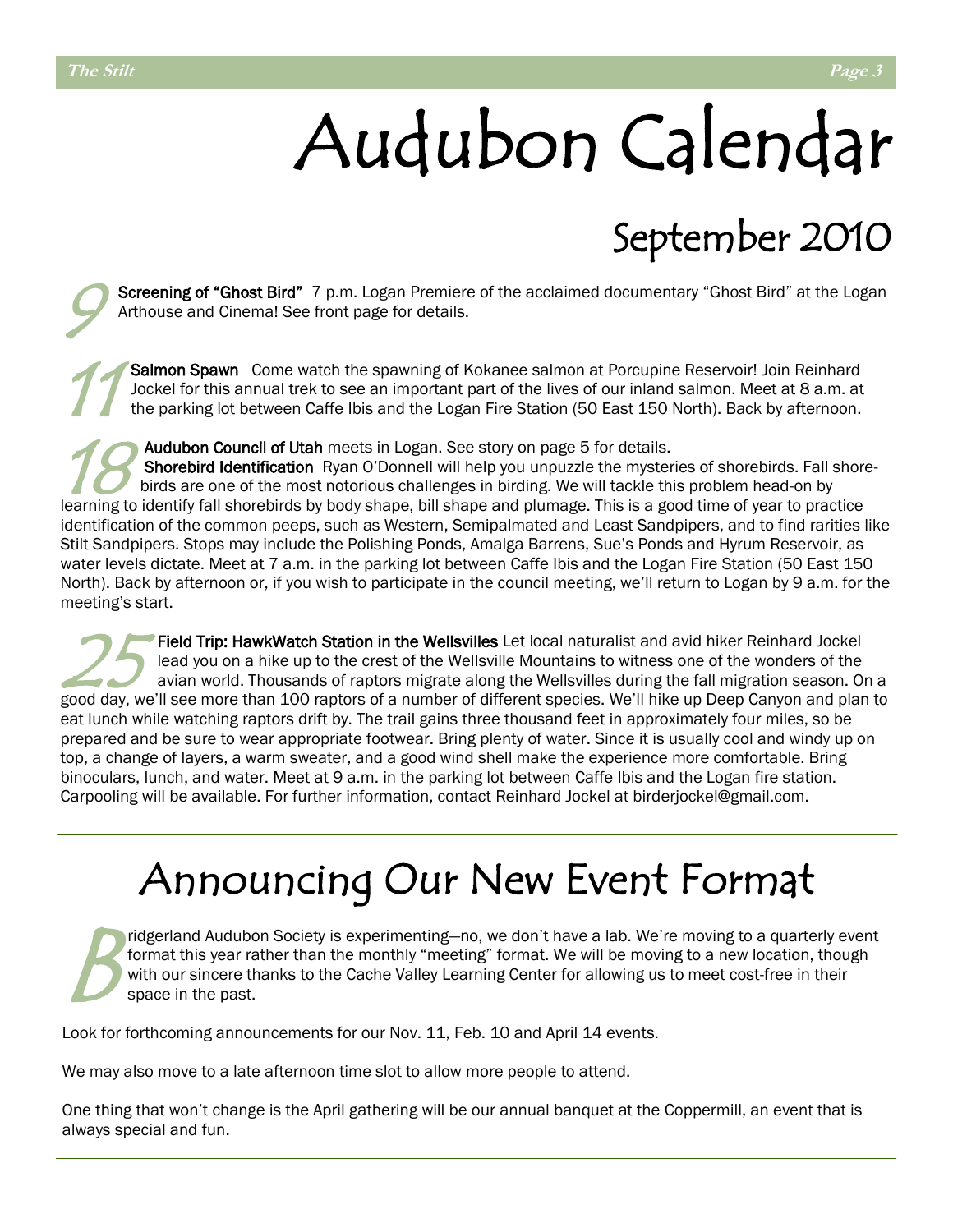# Local Bird Spotlight

### Woodpeckers

 $\sqrt{\frac{m}{t}}$ n recognition of the upcoming screening of "Ghost Bird," we thought it might be appropriate to focus our attention on woodpeckers for this issue. More than 200 species of woodpeckers are recognized in the world, with 22 species occurring in North America. Seven species of woodpeckers are listed on the BAS bird checklist for the Cache Valley area. Three species belong to the genus *Picoides*, also referred to as "typical woodpeckers," including the Downy, Hairy and Three-toed Woodpeckers. Two species of "sapsuckers," genus *Sphyrapicus*, are found in the area and include the Red-naped and Williamson's Sapsuckers. The Northern Flicker, genus *Colaptes*, is our most common and conspicuous woodpecker. Rounding out the list is an occasional sighting of a Lewis Woodpecker from the genus *Melanerpes*. All of these species, with the exception of the Lewis Woodpecker are known to breed in the area.

Woodpeckers are interesting birds in a lot of ways. Adaptations including a strong, chisel-shaped beak, shock-absorbing muscles in the head and neck, long tongues, stiffened tail feathers, and a zygodactyl toe arrangement (two toes forward and two toes backward), all of which enhance a woodpecker's ability to climb around on trees and chisel out cavities to search for or store food or build nests. Most woodpeckers also have a characteristic undulating flight pattern—flap, flap, flap, glide, flap, flap, flap, glide—that is easy to recognize even at long distances. Cavities created

by woodpeckers are often used by other birds for nesting and can be very important habitat in areas where cavities would otherwise be limited. Unfortunately, undesirable species like the starling also utilize woodpecker cavities. On several occasions I have watched pairs of Northern Flickers work their tails off to excavate a nest in my ash trees, only to be evicted by family groups of starlings when all the work is done.



Woodpecker behavior is diverse and entertaining. Almost all species engage in a behavior called drumming, whereby they rapidly beat their beak on a tree or other resonating surface to attract mates and establish territories. In many species this behavior has replaced the song for attracting mates and can be very specific in its pattern and duration, thus making it possible to identify species using their

drumming pattern. The sound of a drumming woodpecker is a very recognizable and primal sound in a deep, dark forest. I have personally grown quite familiar with the drumming pattern of the Northern Flicker. Each spring a male flicker establishes a territory around my house and has chosen my water heater flue as its favorite drumming location. Unfortunately, the flue passes through the wall in my bedroom and the flicker's favorite time to drum (very loudly) is about 5 o'clock in the morning. Who needs an alarm clock?

The two most common woodpeckers in the valley are the Northern Flicker and Downy Woodpecker. They will come to feeders, especially if you put out suet, and can be seen year-round in the valley. These two species have been featured in the Local Bird Spotlight in past issues of *The Stilt*  and can be found at the BAS website http://

### www.bridgerlandaudubon.org/.

(Downy Woodpecker by Lyle Bingham in May '08 and the Northern Flicker by Nancy Williams in February '08.) The Hairy Woodpecker frequents riparian forests in the mountains and valleys and is very similar in appearance to the Downy, only larger. The Red-naped Sapsucker frequents orchards and other woodlands in the valley and mountains while the Williamson's Sapsucker is more commonly found at higher elevations especially in the summer. Sapsuckers are so named because of their habit of drilling rows of shallow holes in trees, then returning to the holes to drink the sap and eat the insects it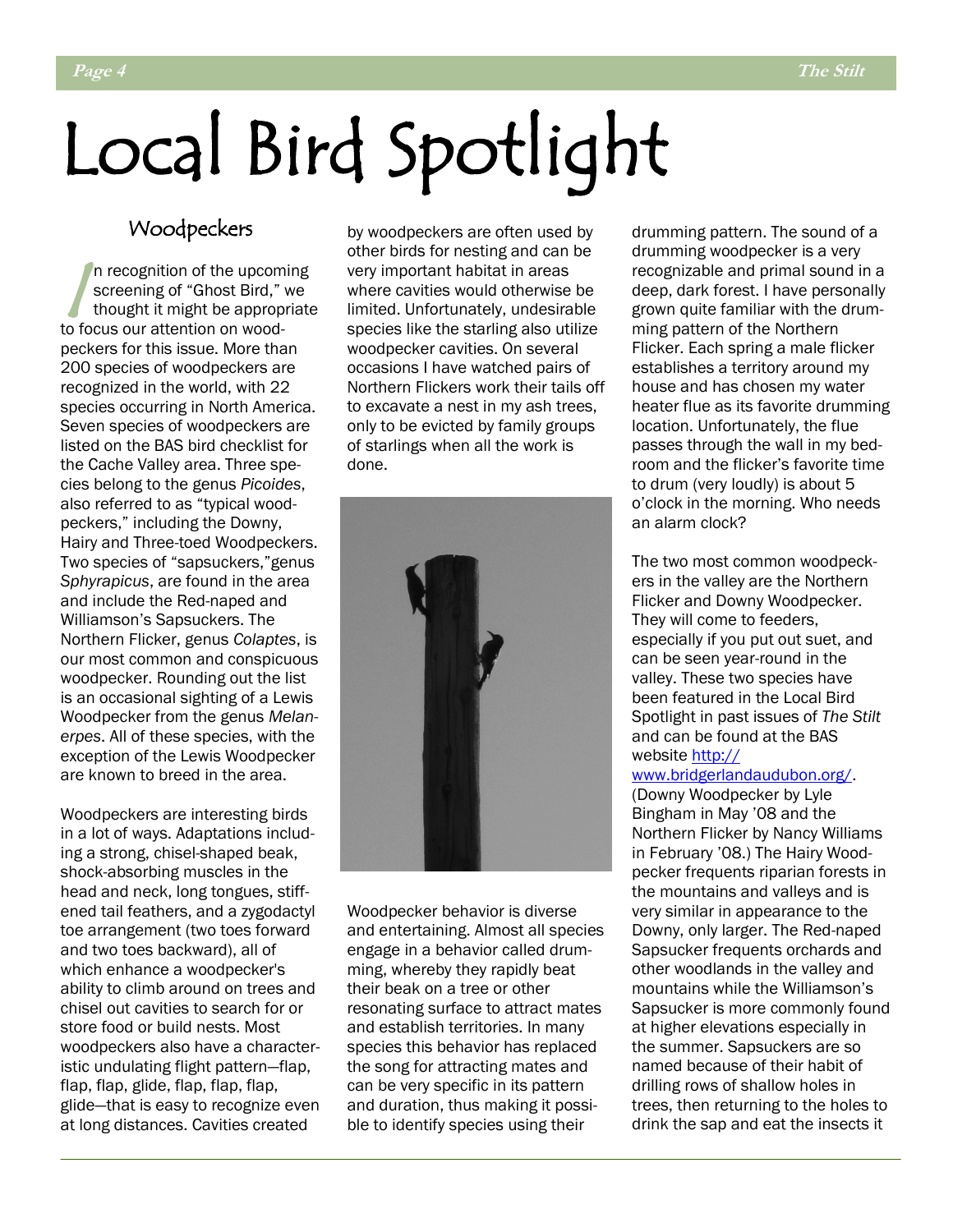### *Continued-From Page 4*

attracts. The Three-toed Woodpecker is most common in coniferous forests in the mountains and can be locally abundant, especially during insect outbreaks. As the name implies, the bird has lost a toe for some reason in its evolutionary past.

So that's a quick rundown of our local woodpeckers. They are fun and interesting birds to listen for and watch. If you are a baby boomer like myself, memories of the lovable Woody Woodpecker cartoon character (which, by the way, was modeled after an Acorn Woodpecker) add an iconic edge to this group of birds. I can only think of a couple of other birds that have been so immortalized by popular culture.

—Bill Masslich

## Carnivorous Plants in Utah From Wild About Utah, heard on Utah Public Radio

C arnivorous plants stoke the imagination and spawn Hollywood films. They have bizarre adaptations to aid in the absorption of nitrogen in the nutrient-poor environments in which they live. Venus Fly Traps are perhaps the most famous, their moving lobes snapping shut like a purse around the insect prey to be digested. The far more numerous Pitcher plants produce a simple pit trap. Butterworts and sundews both deploy sticky hairs to ensnare prey. There are other carnivorous plant types, but here in Utah we have only 3 species of Bladderworts in the genus *Utricularia.*

Our three species are denizens of the water, and as such are scattered among the ponds, lakes, and sluggish streams of the state. Their finely divided leaves efficiently capture sunlight. Bladderworts are often found floating freely on the water surface. Despite their aquatic nature, bladderwort flowers are showy and held above the water surface to attract passing pollinators with their yellow loveliness.

How can an aquatic plant be carnivorous? The plants produce bladder-like utricles along the submerged stem that look much like cancerous growths. These hollow bladders have tiny hair-like extensions that respond to motion. When stimulated by any wee swimming creature, the hairs cause the flattened bladder to inflate, sucking in both water and prey.

Of all the carnivorous plants, Bladderworts are the easiest to grow … a warm aquarium and some pond mud is all that is needed to keep a Bladderwort happy and healthy. So next time you visit one of our natural ponds or lakes, look for these carnivorous plants. You may even hear the faint crackling sound of the utricles closing as you lift them from the water.

—Michael Piep

### Audubon Council of Utah Update

C hristopher Cokinos is the new president of the Utah Audubon Council. Bridgerland Audubon will be hosting the fall meeting of the council in Logan the weekend of Sept. 18-19. For more information, contact Chris at chris.cokinos@usu.edu. The council helps to coordinate chapter responses to pressing conservation issues and maintains a lobbying presence in the state legislature. In the coming session, we hope to sponsor a conservation bill rather than only responding to other issues. The fall meeting will discuss this possibility and other conservation priorities. Although only the chapter representatives to the council are allowed to vote, all are welcome to attend.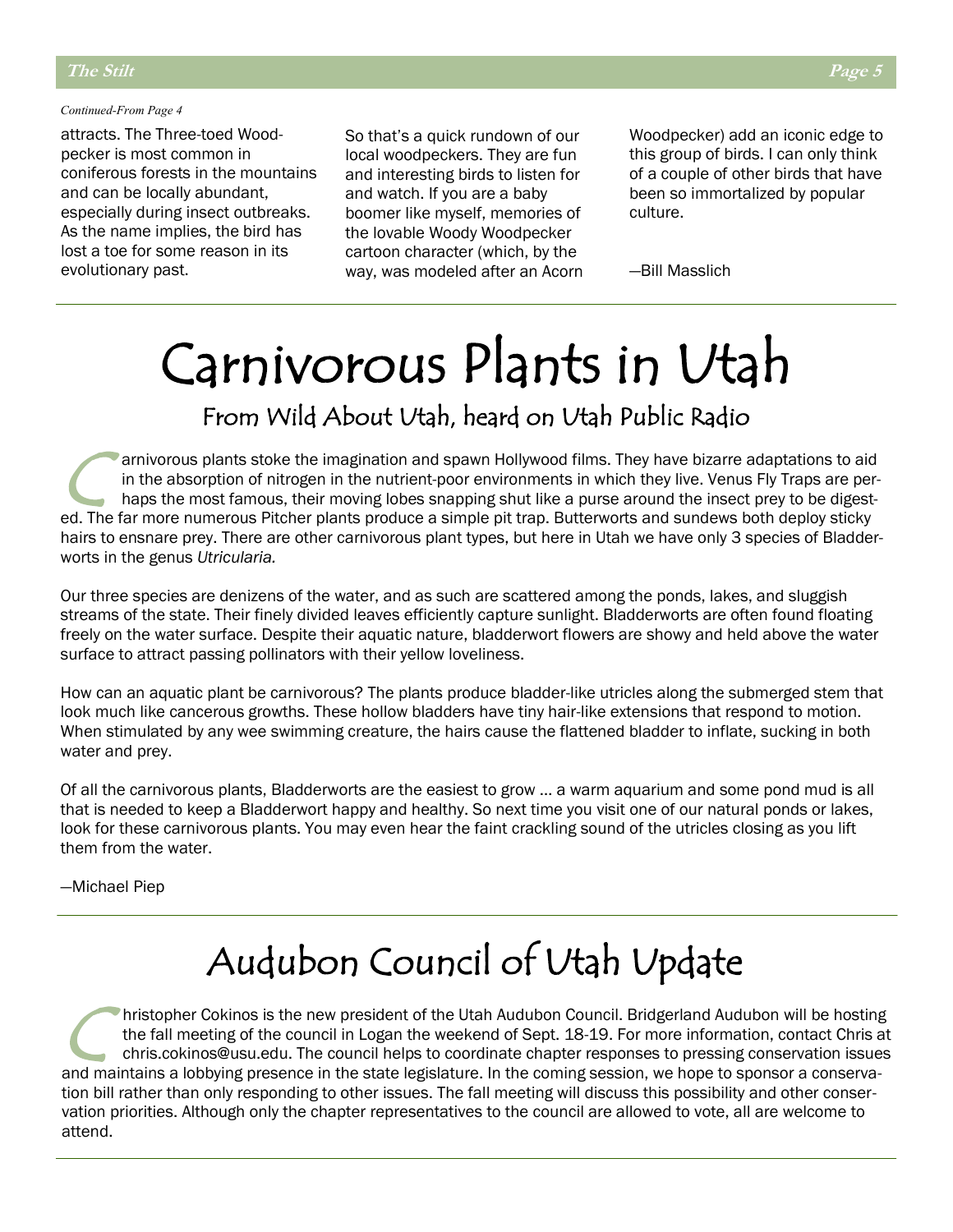## Teams of Ten Fundraiser for the Bear River Bottoms a Success!

T hanks to all BAS members who responded to our fundraising letter for the Bear River Bottoms conservation easement. We sent out 225 letters, and received over \$10,815 from 54 individuals or families. That is an outstanding response rate for any organization, especially in summer!

These funds will go toward managing the 500-acre easement and provide a match for year two of the Intermountain West Joint Venture Capacity Building Grant.

If you have yet to make your donation, it's not too late! Send your check to BAS, POB 3501, Logan, UT 84323- 3501. Also look for more volunteer opportunities this fall, as we complete some fencing to keep cattle out of the wetlands, plant native shrubs and trees, and remove tamarisk and other noxious weeds. For more information, contact bdixon@xmission.com, 435-752-6830, and join the Econet by sending an email to that address.

—Bryan Dixon

Teams of Ten Contributors

### \$500-\$2,000

Leroy and Debra Beasley, Patricia and Noel Holmgren, Pam Riley and Bryan Spykerman, Robert Atwood, Bryan Dixon and Jean Lown, Gary and Tie Meunier, Multicultural Adventure Outdoors Foundation and Jack Greene, Diane Browning and Bill Oblock

### \$250-\$499

Carl Cheney, Ted and Debi Evans, David Lewis and Kim Corbin-Lewis, Richard Mueller and Susan Durham, Ron Ryel and Melanie Spriggs, Charles and Sarah Rule Salzberg, Gene Schupp and Janis Boettinger, Tim and Jeanne Sullivan, Robert Taylor and Helen Taylor, Lynn and Brad Carroll

### \$100-\$249

John Ellsworth, Ivan Palmblad, Jim Cane and Linda Kervin, Joseph Andrew Hays, Nathan and Chris Hult, Mimi Recker and Neil Larsen, Craig Reger, Jim Sinclair, Anonymous

### Up to \$99

Martha H. Balph, Eddie H. Berry and Stan Laughlin, Swede Dahl, Alvan and Maribeth Evensen Hengge, Patricia M. Lambert, Bruce Pendery and Kim Sullivan, Thomas J. Schroeder and Hsiu-Ming Chiang, Star Coulbrooke, Terry Barnes, Eric and Arla Meyer, Jeff Allan and Jennifer Hoffmann, Fred Baker, David and Patricia Behmer, Jacques De Jonge, Al and Kay Forsyth, Larry Jacobsen, Joyce Kinkead and David Lancy, Terry Peak, Robert and Leslie Perry, Frederic and Marilyn Wagner, Brandon Spencer, Ryan O Donnell, Dan Miller and Diane Bush, Anonymous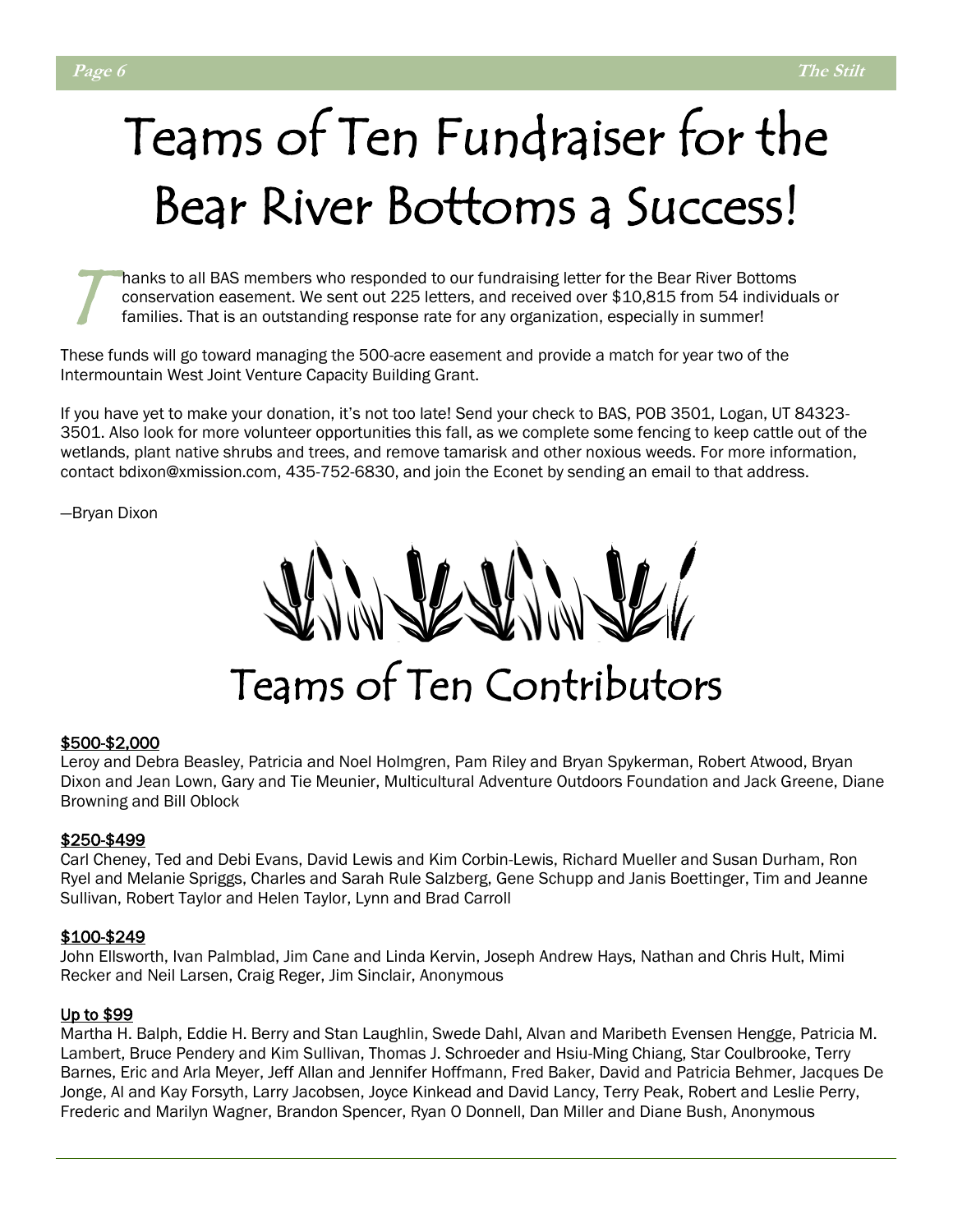#### المحاشون والمحاسبة والمحاسبة والمحاسبة والمحاسبة والمحاسبة والمحاسبة والمحاسبة والمحاسبة والمحاسبة والمحاسبة والمحاسبة Welcome to BA 业 木 业 赤 ψ 六 平 朩 γķ 六 New Members Renewing Members Ņγ 朩 六 Lila P. Bommer Krista Moe Dennis D. Austin Barbara Campbell Susan Jelus 木 Leslie Brown Margaret Procter Patricia Bahler Christopher Cokinos Connie McManus ψ Lula C. Devalve Mike Wolford Mr. David J. Behmer Phyllis Conover Bruce Pendery 赤 Mark W. Brunson Norbert V. De Byle Janet Wallace Ilona Jappinen Robert Young赤 ψ 小



### Trustees

- 2008-2011 Jim Cane, 713-4668; William Masslich, 753-1759; Richard Mueller, 752-5637
- 2009-2012 Ron Goede, 752-9650; Frank Howe, 787-1859 Robert Schmidt, 755-9262; Bret Selman, 257-5260
- 2010-2013 Chris Cokinos, 245-7769; Jack Greene, 563-6816; Reinhard Jockel; Ryan O'Donnell, 232-8146

### Bridgerland Audubon Contacts

President Val Grant, 752-7572, biores@mtwest.net<br>Vice Pres. Open. Nominated: Robert Schmidt Open. Nominated: Robert Schmidt Secretary Open. Nominated: Ron Hellstern Treasurer Jennifer Hoffmann, 713-4935, jennifer.hoffmann@comcast.net Asst. Treasurer Susan Drown Outings Reinhard Jockel, birderjockel@gmail.com Conservation Richard Mueller, 752-5637, rmueller@biology.usu.edu Education Jack Greene, 563-6816, jackisgreene@yahoo.com Newsletter Chris Cokinos, 245-7769, chris.cokinos@usu.edu Circulation Susan Durham, 752-5637, sdurham@cc.usu.edu Sanctuary Jim Cane, 713-4668, jimcane@cc.usu.edu Hotline Nancy Williams, 752-4780, nanwill@cc.usu.edu Webmaster Ryan O'Donnell, 232-8146, ryan@biology.usu.edu Webhost www.xmission.com

Membership in the Bridgerland Audubon Society includes a subscription to The Stilt, as well as *Audubon* magazine. The editor of The Stilt invites submissions, due on the 10<sup>th</sup> of each month. Send to chris.cokinos@usu.edu.

### National Audubon Society Chapter Membership Application

Yes, I'd like to contribute to Audubon and receive the Bridgerland Audubon newsletter, *The Stilt,* and the *National AUDUBON magazine*, as a:

> New member of the National Audubon Society and Bridgerland Audubon.

My check for \$20 is enclosed (this is a special first-year rate).

Name\_

Address

City\_\_\_\_\_\_\_\_\_\_\_\_\_\_\_\_\_\_\_ State\_\_\_\_ ZIP\_\_\_\_\_\_\_\_\_\_\_\_\_\_



Please send all checks payable to National Audubon Society with this card to: National Audubon Society PO Box 422250 Palm Coast, FL 32142-2250 Membership Source Code: C0ZW520Z



National Audubon occasionally makes its membership list available to selected organizations. To have your name omitted from this, please check this box.

Note to new National Audubon members: To get on *The Stilt* newsletter mailing list without the usual 8-week delay, contact Susan Durham, 752-5637, sdurham@cc.usu.edu.

Prefer the local newsletter only? Send \$20 (make checks payable to Bridgerland Audubon Society) and this form to: Bridgerland Audubon Society, PO Box 3501, Logan, UT 84323-3501 for a subscription to *The Stilt.*